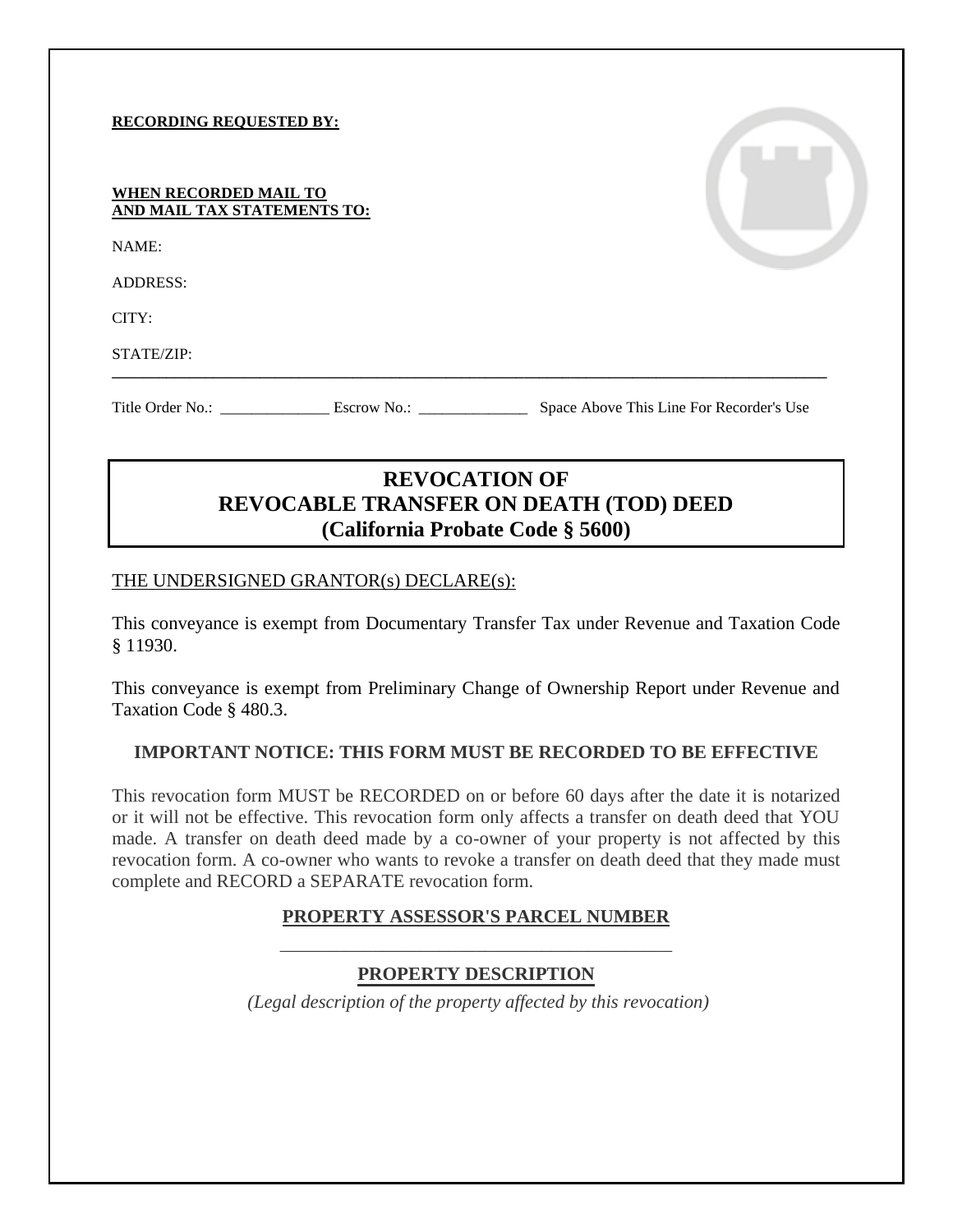# **REVOCATION**

I revoke any TOD deed to transfer the described property that I executed before executing this form.

### **SIGNATURE AND DATE**

*(Sign and print your name below (your name should exactly match the name shown on your title documents)*

Date:

(Sign Name)

(Print Name)

\_\_\_\_\_\_\_\_\_\_\_\_\_\_\_\_\_\_\_\_\_\_\_\_\_\_\_\_\_\_\_\_\_\_\_\_\_\_\_\_\_\_

\_\_\_\_\_\_\_\_\_\_\_\_\_\_\_\_\_\_\_\_\_\_\_\_\_\_\_\_\_\_\_\_\_\_\_\_\_\_\_\_\_\_

\_\_\_\_\_\_\_\_\_\_\_\_\_\_\_\_\_\_\_\_\_\_\_\_\_\_\_\_\_\_\_\_\_\_\_\_\_\_\_\_\_\_

Date: \_\_\_\_\_\_\_\_\_\_\_\_\_\_\_\_\_\_\_\_\_\_\_\_ \_\_\_\_\_\_\_\_\_\_\_\_\_\_\_\_\_\_\_\_\_\_\_\_\_\_\_\_\_\_\_\_\_\_\_\_\_\_\_\_\_\_

(Sign Name)

(Print Name)

## **WITNESSES**

To be valid, this form must be signed by two persons, both present at the same time, who witness your signing of the deed or your acknowledgment that it is your deed. The signatures of the witnesses do not need to be acknowledged by a notary public.

Witness #1

Date:

(Sign Name)

(Print Name)

Witness #2

Date: \_\_\_\_\_\_\_\_\_\_\_\_\_\_\_\_\_\_\_\_\_\_\_\_ \_\_\_\_\_\_\_\_\_\_\_\_\_\_\_\_\_\_\_\_\_\_\_\_\_\_\_\_\_\_\_\_\_\_\_\_\_\_\_\_\_\_

(Sign Name)

(Print Name)

\_\_\_\_\_\_\_\_\_\_\_\_\_\_\_\_\_\_\_\_\_\_\_\_\_\_\_\_\_\_\_\_\_\_\_\_\_\_\_\_\_\_